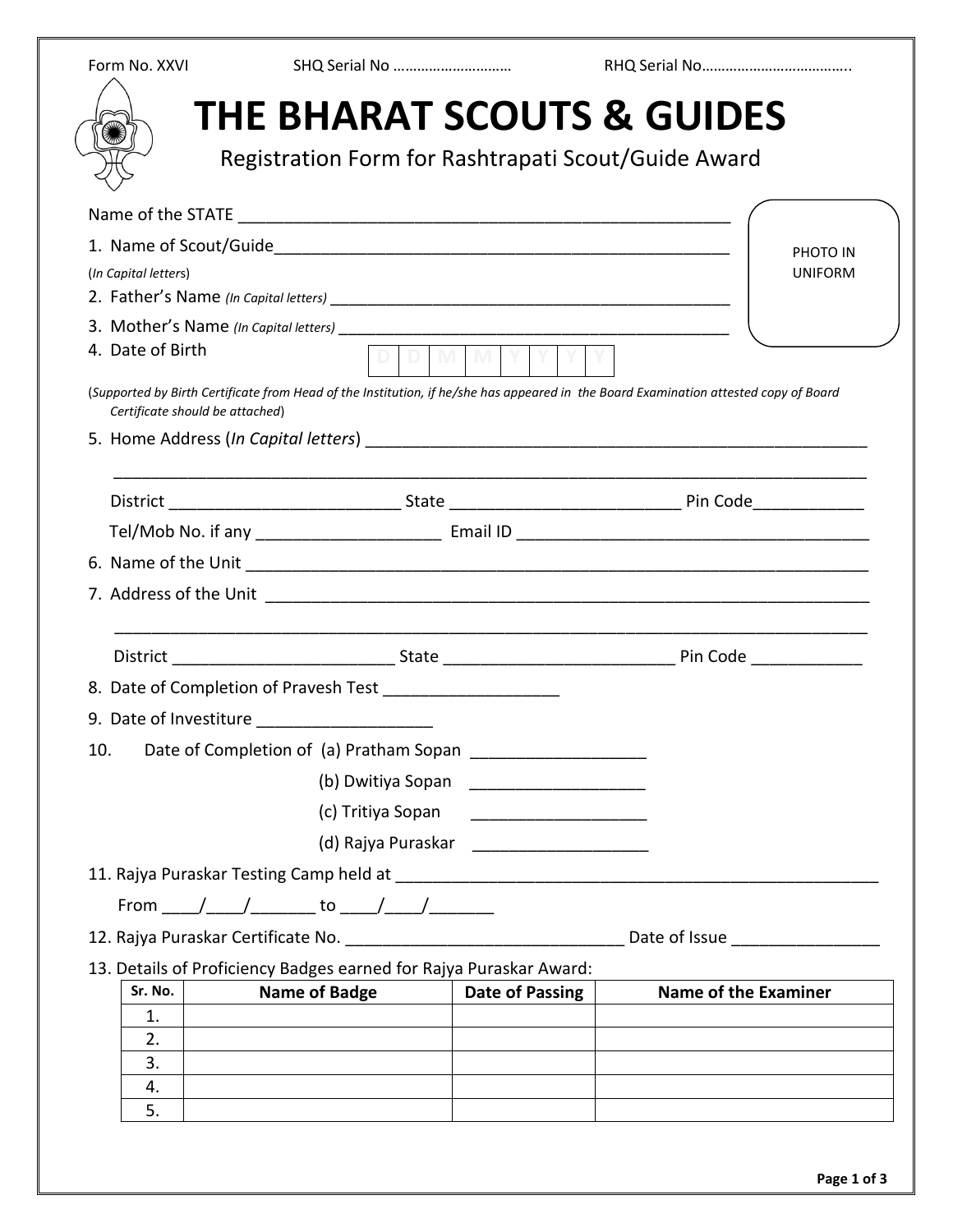14. Details of completion of Ambulance Man/Ambulance Badge:

| Sr. No. | Name of Badge             | Date of Passing | Name of the Examiner |
|---------|---------------------------|-----------------|----------------------|
| . .     | Ambulance Man / Ambulance |                 |                      |

15.Details of Proficiency Badges earned for Rashtrapati Scout/Guide Award:

| Sr. No.  | Name of Badge | Date of Passing | <b>Name of the Examiner</b> |
|----------|---------------|-----------------|-----------------------------|
| <b>.</b> |               |                 |                             |
| Ź.       |               |                 |                             |
|          |               |                 |                             |

I will produce my Individual Progress card, all relevant records, Log Book and Certificates related to Rashtrapati Award during the Testing Camp.

\_\_\_\_\_\_\_\_\_\_\_\_\_\_\_\_\_\_\_\_\_\_\_\_\_\_\_\_\_\_\_\_\_

|                                                                                                                                                                                                                                | Signature of Scout/Guide                                                                     |
|--------------------------------------------------------------------------------------------------------------------------------------------------------------------------------------------------------------------------------|----------------------------------------------------------------------------------------------|
|                                                                                                                                                                                                                                |                                                                                              |
|                                                                                                                                                                                                                                | Certified that the information given above is correct as per the Unit records.               |
| Date: the contract of the contract of the contract of the contract of the contract of the contract of the contract of the contract of the contract of the contract of the contract of the contract of the contract of the cont |                                                                                              |
|                                                                                                                                                                                                                                | Signature of Unit Leader                                                                     |
| Scouting/Guiding Qualification                                                                                                                                                                                                 |                                                                                              |
|                                                                                                                                                                                                                                |                                                                                              |
|                                                                                                                                                                                                                                | Certified that the information given above is correct as per the District Records            |
| Date: __________________                                                                                                                                                                                                       | Signature of District Organising Commissioner (S)/(G)                                        |
|                                                                                                                                                                                                                                | Signature of District Secretary/Joint Secretary<br>Scouting/Guiding District _______________ |
|                                                                                                                                                                                                                                | The above information checked and found correct as per the Records.                          |
|                                                                                                                                                                                                                                | Signature of State Organising Commissioner (S)/(G)                                           |
|                                                                                                                                                                                                                                | Signature of State Secretary/ Joint Secretary                                                |
|                                                                                                                                                                                                                                | FOR USE AT NATIONAL/REGIONAL HEADQUARTERS                                                    |
|                                                                                                                                                                                                                                |                                                                                              |
|                                                                                                                                                                                                                                |                                                                                              |
|                                                                                                                                                                                                                                |                                                                                              |
|                                                                                                                                                                                                                                |                                                                                              |
|                                                                                                                                                                                                                                |                                                                                              |
| Countersigned by AD ______________                                                                                                                                                                                             |                                                                                              |
|                                                                                                                                                                                                                                | Signature of Deputy Director (BP/GP)                                                         |
|                                                                                                                                                                                                                                | Page 2 of 3                                                                                  |